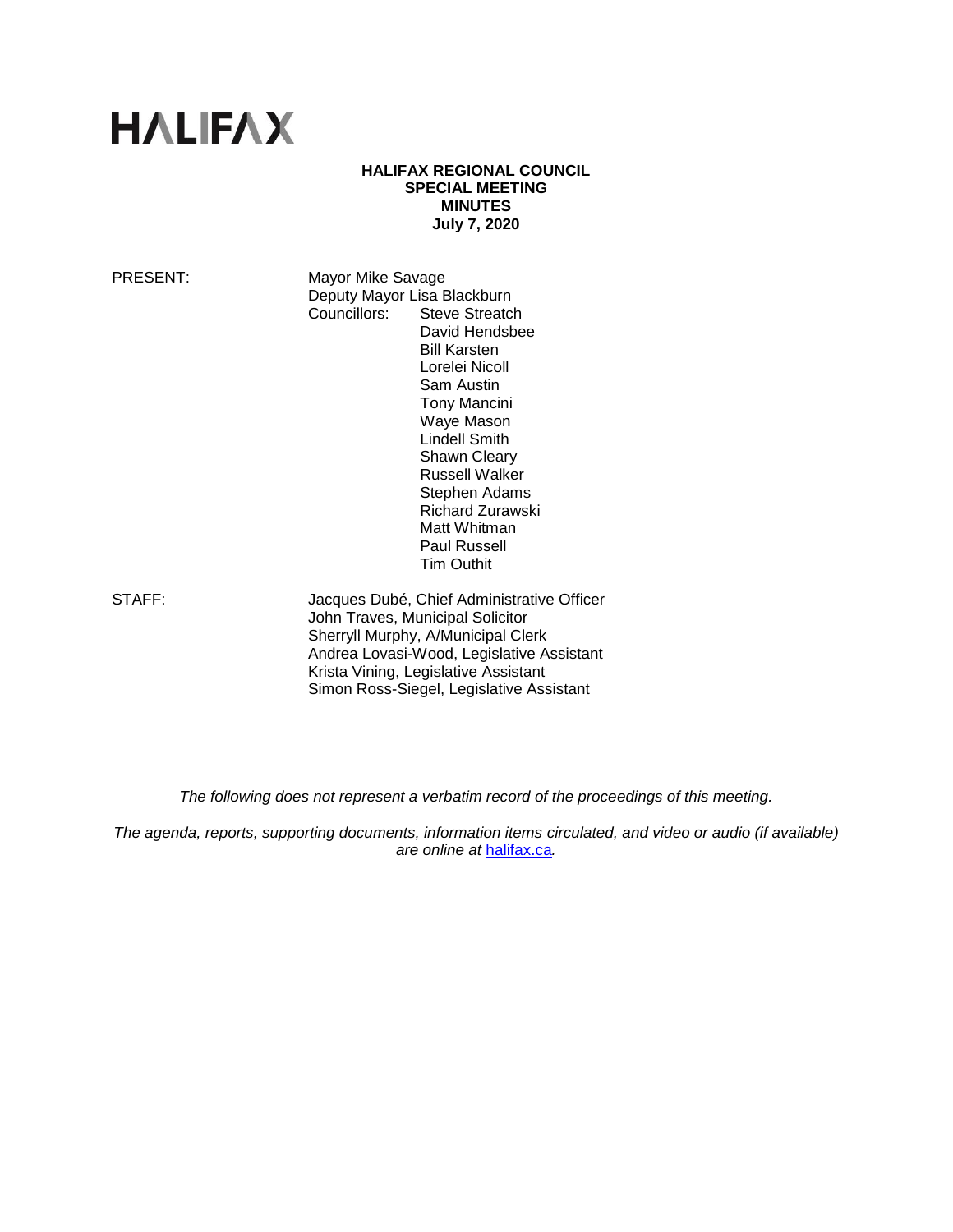*The special meeting was called to order at 10:02 a.m., and recessed at 12:15 p.m. Council reconvened in at 1;15 p.m. Council recessed at 3:10 p.m. and reconvened at 3:25 p.m. Council recessed again at 5:23 p.m. and Council reconvened at 6:04 p.m. Council moved into an In Camera (In Private) session at 7:40 p.m. and reconvened at 8:10 p.m. Council adjourned at 8:11 p.m.*

# **1. CALL TO ORDER**

The Mayor called the meeting to order at 10:02 a.m. and welcomed Senator Dr. Wanda Thomas Bernard and Wendy Luther of the Halifax Partnership.

## **2. APPROVAL OF MINUTES – June 23, 2020**

MOVED by Councillor Whitman, seconded by Councillor Cleary

## **THAT the minutes of June 23, 2020 be approved as circulated.**

### **MOTION PUT AND PASSED.**

## **3. APPROVAL OF THE ORDER OF BUSINESS**

Deputy Mayor Blackburn requested that the presentation items 9.3.1 and 9.3.2 be dealt with before item no. 6 and that Item 9.3.2 to be dealt with before item 9.3.1.

Councillor Cleary deferred item 10.1 Councillor Cleary Procedure for Appointment of Traffic Authority to the next meeting of Council.

MOVED by Councillor Nicoll, seconded by Councillor Russell

### **THAT the agenda be approved as amended.**

Two-third majority vote required.

## **MOTION PUT AND PASSED.**

## **4. CONSENT AGENDA**

Council agreed to remove items 11.1.2 and 11.1.5 from the consent agenda*.*

### **5. CALL FOR DECLARATION OF CONFLICT OF INTERESTS – NONE**

### **6. MOTIONS OF RESCISSION – December 11, 2018 and April 14, 2020 6.1 YMCA – Request to Amend Contribution Agreement**

The following was before Council:

- A staff recommendation report dated June 2, 2020
- An extract from Regional Council minutes of December 11, 2018

Notice of Motion of rescission was given June 23, 2020.

MOVED by Councillor Mason, seconded by Councillor Karsten

### **THAT Halifax Regional Council:**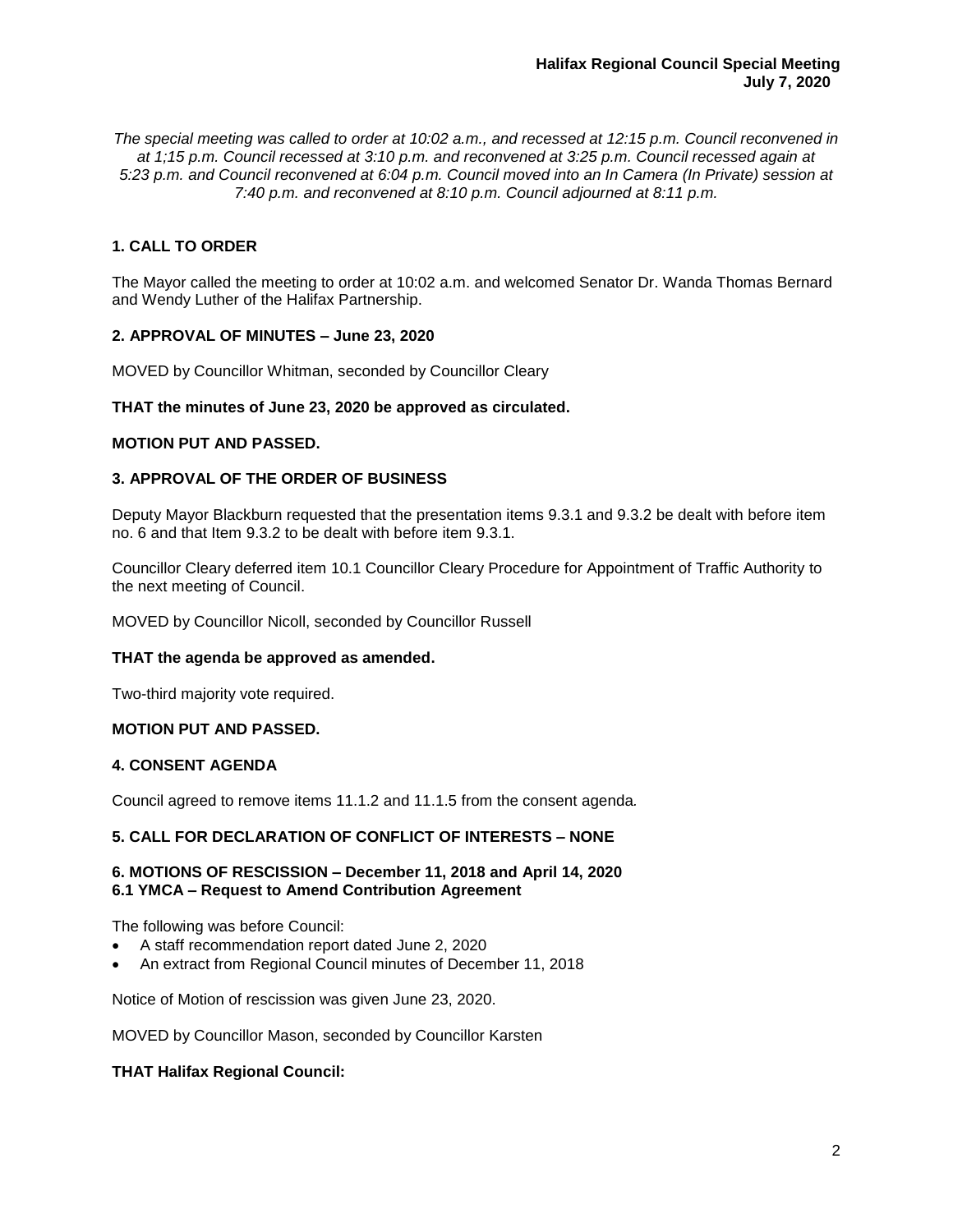**1. Rescind the Contribution Agreement terms and conditions outlined in Table 1 of the staff report dated June 18, 2018 and incorporated by reference in part 2 of the motion passed for item 14.2.3 from the December 11, 2018 meeting of Halifax Regional Council; and**

**2. Authorize the Chief Administrative Officer to negotiate, enter into and execute the Contribution Agreement on behalf of the Municipality with the YMCA of Greater Halifax/Dartmouth based on the terms and conditions outlined in Table A of the staff report dated June 2, 2020.**

Two-third majority vote required.

## **MOTION PUT AND PASSED UNANIMOUSLY.**

# **6.2 Councillor Austin - Rescission of Council Motion 8.2.4, April 14, 2020 Sidewalk Patio Placement**

The following was before Council:

- A request for consideration form submitted by Councillor Austin
- An extract from special Regional Council minutes of April 14, 2020

Notice of Motion of rescission was given June 23, 2020.

MOVED by Councillor Austin, seconded by Councillor Nicoll

**THAT Halifax Regional Council rescind its motion of April 14, 2020 requesting a staff report on sidewalk patio placement.**

Two-third majority vote required.

## **MOTION PUT AND PASSED UNANIMOUSLY.**

# **7. CONSIDERATION OF DEFERRED BUSINESS – NONE**

### **8. VIRTUAL PUBLIC HEARING – 6:00 P.M.**

**8.1 Case 21916 - Amendments to the Halifax Municipal Planning Strategy and Halifax Mainland Land Use By-law and Development Agreement for a 12-storey mixed-use development at 3514 Joseph Howe Drive, Halifax (Joint Public Hearing with Halifax and West Community Council)**

The following was before Council:

- A Halifax and West Community Council report dated March 12, 2020 with attached staff recommendation report dated February 12, 2020
- An extract from the special Regional Council Minutes from April 14, 2020
- A staff presentation dated July 7, 2020
- An applicant presentation dated July 7, 2020
- Correspondence from Scott Appleby and Grishma Chokshi

Paul Sampson, Planner II, gave an overview of the proposed development and amendments to the Halifax Municipal Planning Strategy and Halifax Mainland Land Use By-law and Development Agreement for a 12-storey mixed-use development at 3514 Joseph Howe Drive, Halifax. The proposed development seeks to develop a mixed-use development with high-rise buildings above 25.5 meters. The proposed development agreement would also permit limited second-floor commercial development and a building capable of providing drive-through commercial services.

Regarding the height of other buildings located near the proposed development, Sampson stated that though they are unable to confirm the height they understand that several other buildings are about 12 or 13 stories in height. Regarding the elevation change, staff noted that a slight increase in slope from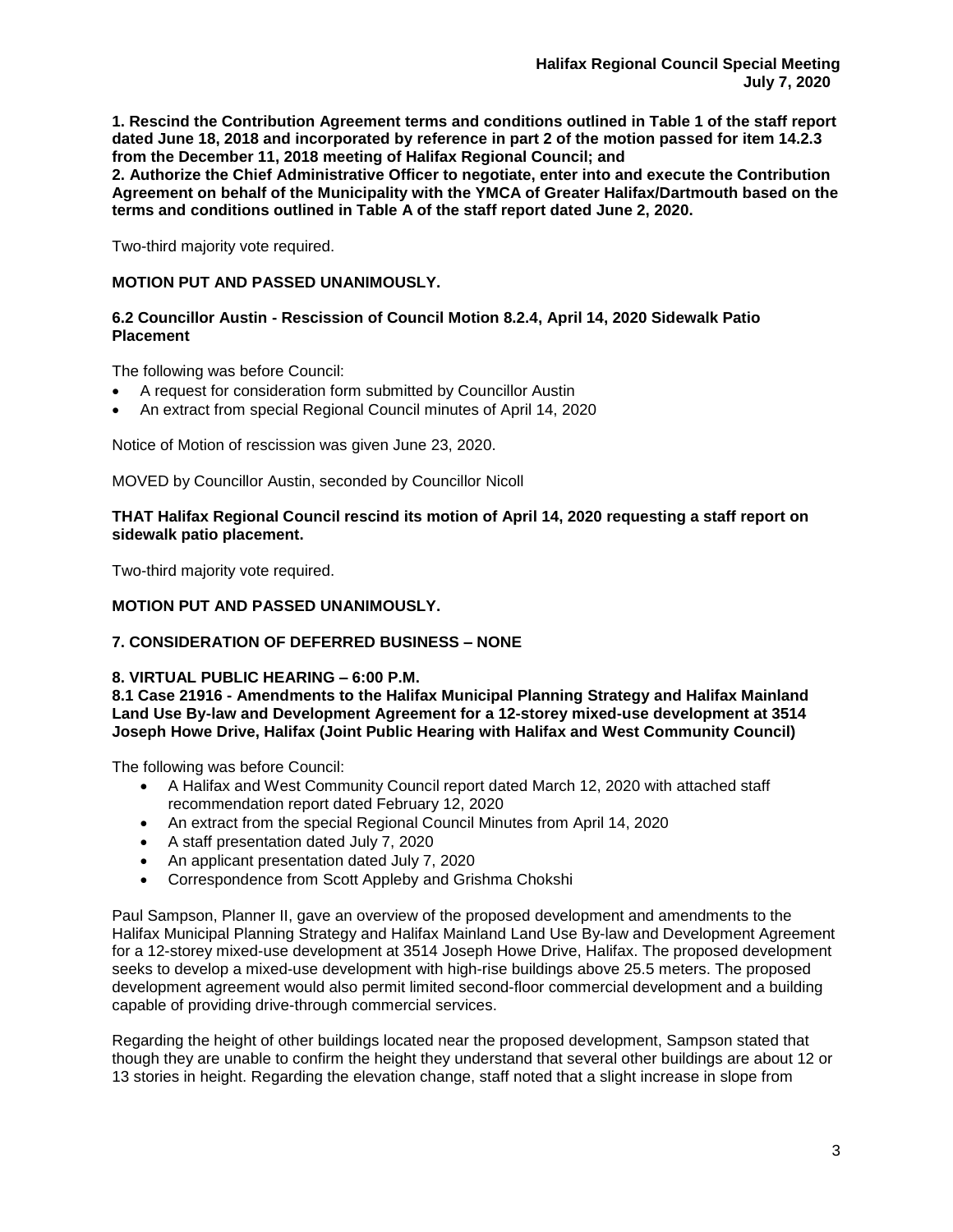Joseph Howe Drive into the subject site contributed to difficulties for the applicant to design for a 12-story building under 25.5 meters.

Responding to questions from Councillors regarding affordable units in the development, staff noted that as this development is proposed in an area outside of the Centre Plan there are no requirements under the applicable Municipal Planning Strategy to require affordable units. For this reason, staff did not proceed to engage the applicant in a discussion regarding affordable units. Regarding the façade and concerns that there is a large building massing, Paul Sampson stated there are several requirements under the Land-Use By-law and Municipal Planning Strategy which limit the ability to reduce the size of the façade. The developer has proposed the use of a randomized pattern as well as recesses and projections to break up the façade, but another alternative could involve segmented buildings. Paul Sampson stated that the proposed landscaping mostly concerns a rooftop amenity space accessible to tenants and guests.

Mayor Savage invited the applicant to come forward and address Council.

Keith Tufts, Principal for Lydon Lynch Architects, on behalf of the applicant, gave a presentation of the proposed development. Keith Tufts noted that the proposed design includes a randomized pattern on the floating residential façade in order to break up the building massing. The proposed development would provide 324 residential units.

Mayor Savage reviewed the rules of procedure for public hearings and opened the public hearing. There were no registered speakers.

MOVED by Councillor Walker, seconded by Councillor Cleary

**THAT the public hearing be closed.** 

## **MOTION PUT AND PASSED.**

MOVED by Councillor Walker, seconded by Councillor Karsten

**THAT Halifax Regional Council adopt the proposed amendments to the Halifax Municipal Planning Strategy and Halifax Mainland Land Use By-law, as set out in Attachments A and B of the staff report dated February 12, 2020, to enable streetwall heights of up to 5 storeys and overall building heights of up to 12 storeys within 'Area A' of the Plan Dutch Village Road Area by development agreement.**

### **MOTION PUT AND PASSED UNANIMOUSLY.**

Not present: Councillor Mason

#### **9. CORRESPONDENCE, PETITIONS & DELEGATIONS 9.1 Correspondence**

The Clerk noted that correspondence was received for items: 9.3.2, 11.1.8, 11.1.11 and 12.1. This correspondence was circulated to Council.

For a detailed list of correspondence received refer to the specific agenda item.

#### **9.2 Petitions 9.2.1 Councillor Hendsbee**

Councillor Hendsbee submitted a petition containing 16,502 signatures from residents calling for change in areas that negatively impact the community of East Preston, Nova Scotia. **9.2.2 Councillor Cleary**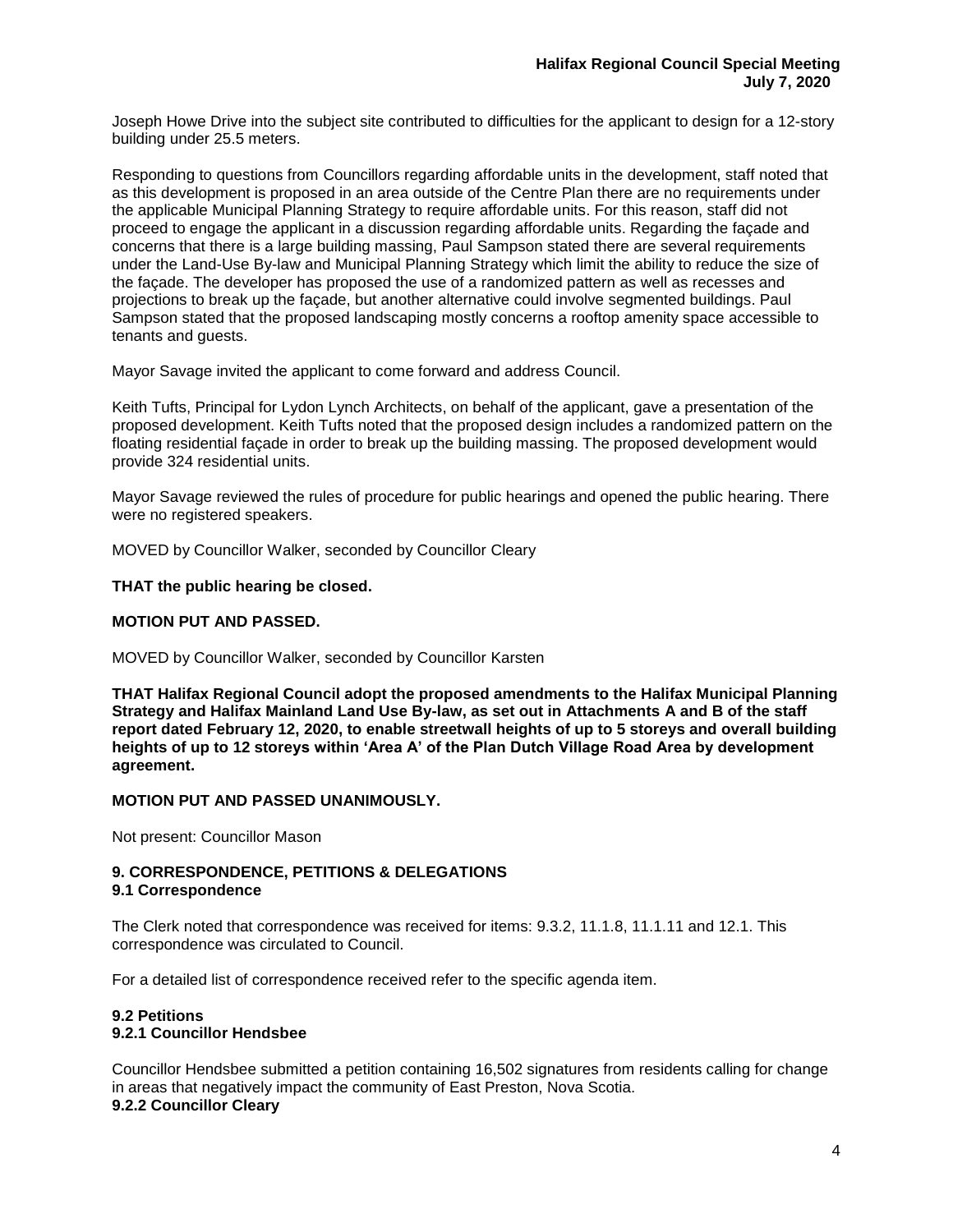Councillor Cleary submitted a petition containing 158 signatures from Westmount residents opposed to HRM changes to Secondary Suites and Backyard Suites (Item 11.1.11 - Case 21162).

## **9.3 Presentations 9.3.1 Halifax Partnership – Update COVID-19 Economic Recovery Plan**

The following was before Council:

• A presentation entitled: Update COVID-19 Economic Recovery Plan

Jacques Dubé, Chief Administrative Officer and Wendy Luther, President and CEO of Halifax Partnership provided an update of the Halifax Partnership and HRM activities in the COVID-19 Economic Response and Recovery Plan. Luther stated that HRM has moved to phase III of the plan – stabilization and detailed the work performed by the Halifax Partnership as phase III begins.

Dubé highlighted the measures used by HRM to respond to COVID-19 and the reopening of the economy. Halifax Transit is increasing service levels. Planning and Development and Parks and Recreation are adjusting to provide services to HRM citizens. Return to work plans are being finalized for HRM business units. The Mayor and Dubé are working with the provincial and federal governments for stimulus funding for the municipality to respond to economic challenges.

# **9.3.2 Anti-Black Racism**

The following was before Council:

- A presentation entitled: Unpacking Anti-Black Racism in the HRM: Creating Sustainable Change for Our Community
- Correspondence from Veronica Post, representing the Spryfield Community Association

Tracey Jones-Grant, Managing Director, Office of Diversity and Inclusion introduced Senator Dr. Wanda Thomas Bernard to make a presentation regarding anti-Black racism in the HRM. Thomas Bernard stated that the historical legacy of anti-Black racism is kept alive though existing policies and practices via systemic racism and micro-aggressions. History must inform decision-making and policy making in the future. Racism-related stress is a form of post-traumatic stress disorder and severely impacts the daily lives of African Nova Scotians. HRM needs to be aware of racism and its various impacts. The United Nations with its International Decade for People of African Descent developed a framework for countries to address barriers and challenges faced by people of African Descent with three pillars; recognition of the trauma of racism, justice and development. Community development should respond to the needs voiced by the community and include consultation. Thomas Bernard encouraged HRM to sign on to the International Decade for People of African Descent. Thomas Bernard emphasized three take away messages for Council to consider; how will they use their privilege to lead change, how will they integrate an anti-Black racism lens into their work and how will they help the Black Lives Matter moment become a movement for change.

Jacques Dubé, Chief Administrative Officer indicated that staff will bring forward a resolution at the next meeting of Halifax Regional Council for HRM to sign on to the International Decade for People of African Descent.

Thomas Bernard answered Council questions and provided guidance regarding how to make the cultural shift in how policing is performed in HRM, about how to mentor young African Nova Scotians to become involved in civic politics and stated that the need for reparations is part of recognition. Thomas Bernard discussed how All Lives Matter dismisses the reality, trauma and the need being spoken by people in the Black Lives Matter movement. Thomas Bernard encouraged Council to use an anti-Black racism lens when creating policies for community development and the provision of services and engage the communities involved when decisions are made.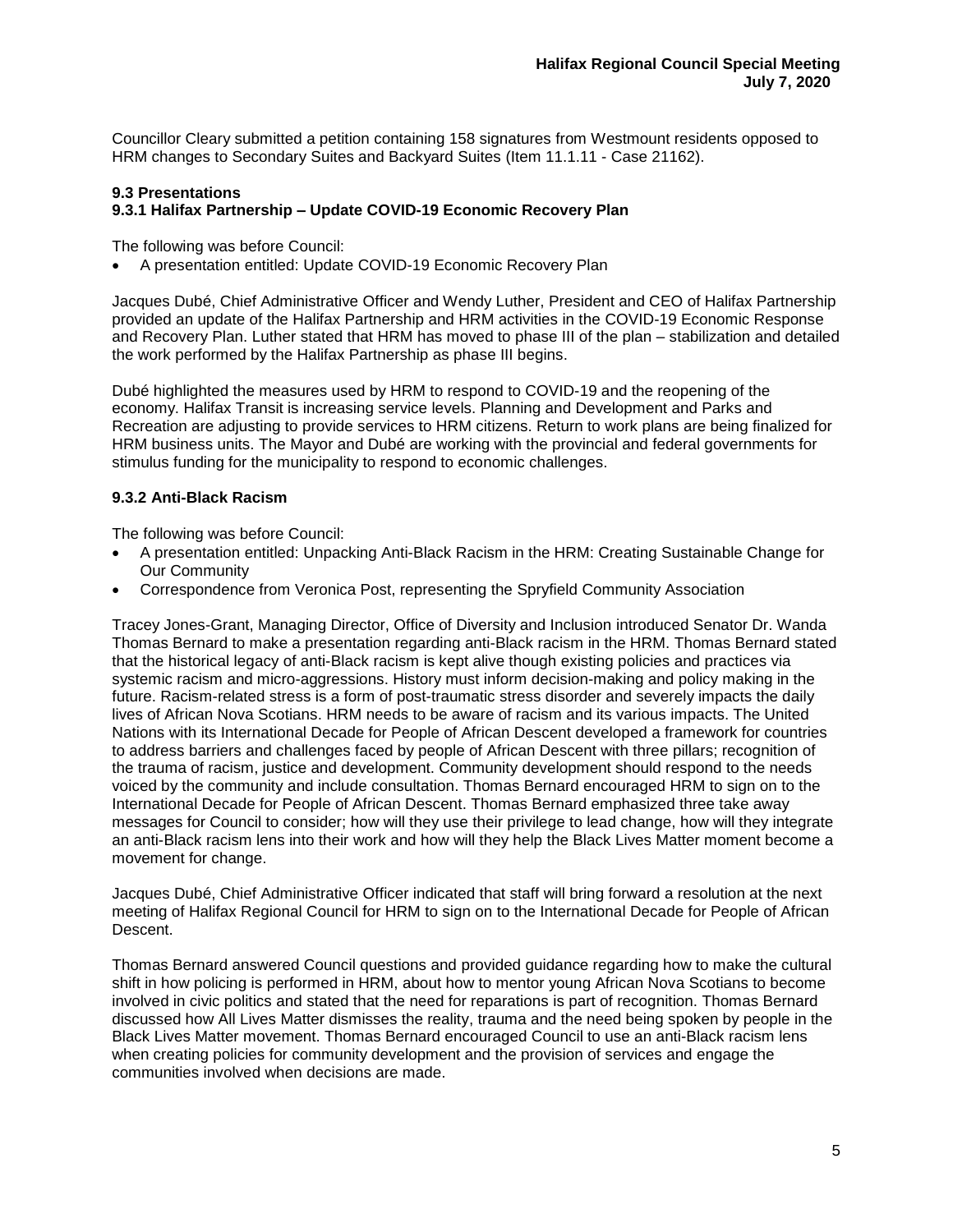## **10. INFORMATION ITEMS BROUGHT FORWARD – June 23, 2020 10.1 Councillor Cleary Procedure for Appointment of Traffic Authority**

The following was before Council:

• A staff information report dated May 12, 2020

This matter was deferred to the next meeting of Council during the approval of the Order of Business.

# **11. REPORTS**

## **11.1 CHIEF ADMINISTRATIVE OFFICER**

## **11.1.1 Rural Transit Funding Program 2020/2021**

The following was before Council:

• A staff recommendation report dated May 8, 2020

MOVED by Councillor Hendsbee, seconded by Councillor Streatch

**THAT Halifax Regional Council:**

**a) suspend the rules of procedure under the HRM Grants Committee Terms of Reference and, as applicable to the HRM Grants Committee, under Schedule 2, the Audit and Finance Standing Committee Terms of Reference, of Administrative Order One, the Procedures of the Council Administrative Order; and**

**b) approve the following grants pursuant to the Rural Transit Grants Administrative Order, for the 2020/21 fiscal year:**

- **1) Lump Sum Grants**
- **a. BayRides - \$10,000**
- **b. Chebucto Community Transportation Service - \$5,000**
- **c. East Hants Community Rider - \$10,000**
- **d. MusGo Rider Cooperative (Musquodoboit Harbour) - \$10,000**
- **e. MusGo Rider Cooperative (Valley-Sheet Harbour) - \$10,000**
- **2) Flat Rate Grant of \$0.50 per in-service kilometer up to a program maximum of \$425,000 to:**
- **a. BayRides**
- **b. Chebucto Community Transportation Service**
- **c. East Hants Community Rider**
- **d. MusGo Rider Cooperative (Musquodoboit Harbour)**
- **e. MusGo Rider Cooperative (Valley-Sheet Harbour)**

Two-third majority vote required.

## **MOTION PUT AND PASSED UNANIMOUSLY.**

### **11.1.2 Amendment to Canada Games Centre Society (Halifax) Management Agreement**

The following was before Council:

• A staff recommendation report dated June 1, 2020

MOVED by Councillor Walker, seconded by Councillor Cleary

### **THAT Halifax Regional Council:**

**1. Authorize the Chief Administrative Officer to negotiate and enter into an Agreement to Amend the Management Agreement with the Canada Games Centre Society, based on the key terms and conditions set out in Table 1 of the staff report dated June 1, 2020; and**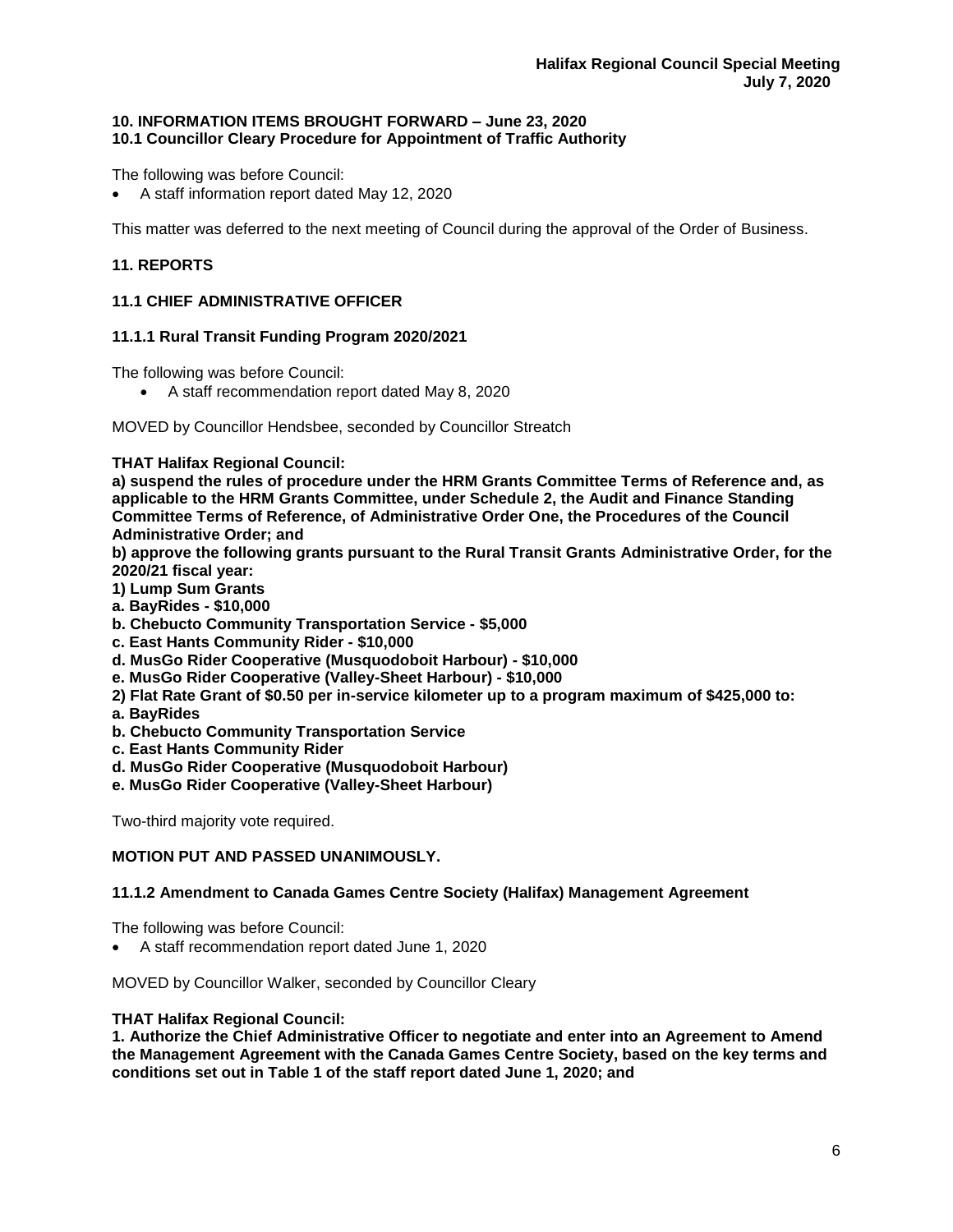**2. Approve the expenditure of accumulated surplus funds by the Canada Games Centre Society for the operation of the Canada Games Centre, subject to the terms and conditions of the Management Agreement, as amended.**

**MOTION PUT AND PASSED UNANIMOUSLY.** 

#### **11.1.3 Proposed Administrative Order 2020-004-ADM, Procurement Administrative Order and Proposed Administrative Order 2020-003-ADM, Surplus Assets Administrative Order - New Procurement Policy and Disposal of Surplus Assets Policy**

The following was before Council:

- A staff recommendation report dated March 30, 2020
- A staff presentation entitled: Procurement Policy, Proposed Amendments Procurement Policy Administrative Order 2020-004-ADM

Jane Pryor, Manager of Procurement gave an overview of the changes to the Procurement Policy which align with the international treaties: Comprehensive Economic and Trade Agreement and Canadian Free Trade Agreement. The Policy focuses on authority, trade agreements and legislation, includes social procurement criteria, and will enable more efficient procurement strategies.

MOVED by Councillor Mancini, seconded by Councillor Smith

**THAT Halifax Regional Council:**

**1. Repeal Administrative Order 2016-005-ADM – the Procurement Policy;**

**2. Adopt Administrative Order 2020-004-ADM, Procurement Administrative Order as set out in Attachment 1 of the staff report dated March 30, 2020 to establish a new Procurement Policy for the Municipality; and**

**3. Adopt Administrative Order 2020-003-ADM, Surplus Assets Administrative Order as set out in Attachment 2 of the staff report dated March 30, 2020 to establish a new Surplus Assets Policy for the Municipality.**

During the discussion a friendly amendment was proposed for paragraph 11(b) to change "establishing and maintaining" to "*establishing, maintaining, and publishing*," which the mover and seconder supported.

The motion before Council now reads:

MOVED by Councillor Mancini, seconded by Councillor Smith

# **THAT Halifax Regional Council:**

**1. Repeal Administrative Order 2016-005-ADM – the Procurement Policy;**

**2. Adopt Administrative Order 2020-004-ADM, Procurement Administrative Order as set out in Attachment 1 of the staff report dated March 30, 2020 to establish a new Procurement Policy for the Municipality, with an amendment to paragraph 11(b), to change "establishing and maintaining" to "establishing, maintaining, and publishing"; and**

**3. Adopt Administrative Order 2020-003-ADM, Surplus Assets Administrative Order as set out in Attachment 2 of the staff report dated March 30, 2020 to establish a new Surplus Assets Policy for the Municipality.**

MOVED by Councillor Cleary, seconded by Councillor Smith

**THAT the motion be amended to request a supplementary report that develops general criteria for what are appropriate situations for applying social procurement and to define or quantify what is a "fair wage" that would be considered.**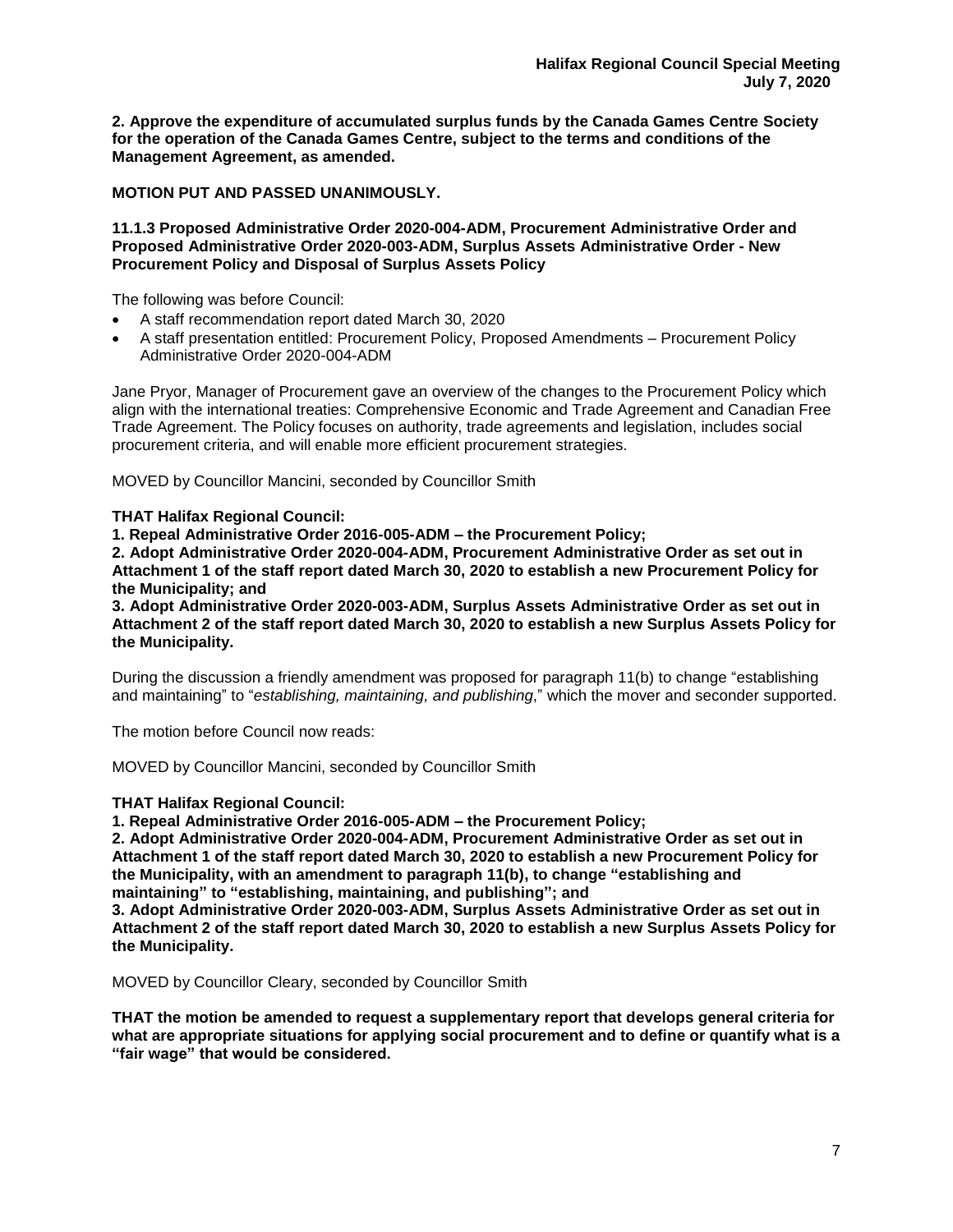In response to a question raised, staff confirmed they would combine the supplementary report request with their report coming back to Halifax Regional Council in the Fall 2020 respecting scoring options for social economic benefit, living wage, and environmental impact.

## **MOTION TO AMEND PUT AND PASSED UNANIMOUSLY.**

MOVED by Councillor Smith, seconded by Councillor Nicoll

**THAT Halifax Regional Council defer the decision for Administrative Order 2020-004-ADM - Procurement Policy and request that the CAO direct staff to prepare a supplementary staff report that will amend section 21, and all other applicable sections within administrative order 2020-004- ADM to allow Social Value evaluation and report back to Council, with the purpose of having all procurement opportunities with an estimated value of \$10,000 or more to be assessed with "Social Value".**

In consultation, and with clarification from legal staff, the **MOTION TO DEFER WAS WITHDRAWN**.

The motion before Council reads:

MOVED by Councillor Mancini, seconded by Councillor Smith

**THAT Halifax Regional Council:**

**1. Repeal Administrative Order 2016-005-ADM – the Procurement Policy;**

**2. Adopt Administrative Order 2020-004-ADM, Procurement Administrative Order as set out in Attachment 1 of the staff report dated March 30, 2020 to establish a new Procurement Policy for the Municipality, with an amendment to paragraph 11(b), to change establishing and maintaining to establishing, maintaining, and publishing;**

**3. Adopt Administrative Order 2020-003-ADM, Surplus Assets Administrative Order as set out in Attachment 2 of the staff report dated March 30, 2020 to establish a new Surplus Assets Policy for the Municipality; and** 

**4. Request a supplementary report that develops general criteria for what are appropriate situations for applying social procurement and to define or quantify what is a "fair wage" that would be considered.**

**MOTION AS AMENDED PUT AND PASSED.** (16 in favour, 1 against)

In favour: Mayor Savage, Deputy Mayor Blackburn, Councillors Streatch, Hendsbee, Karsten, Nicoll, Austin, Mancini, Mason, Smith, Cleary, Walker, Adams, Zurawski, Russell, Outhit

Against: Councillor Whitman

#### **11.1.4 First Reading Proposed By-law C-503, an Amendment to By-law C-501, Respecting Vending on Municipal Lands and Proposed Amendments to Administrative Order 15, Respecting License, Permits and Processing Fees**

The following was before Council:

• A staff recommendation report dated March 5, 2020

MOVED by Councillor Austin, seconded by Deputy Mayor Blackburn

**THAT Halifax Regional Council give First Reading to By-law C-503, the purpose of which is to amend By-law C-501, the Vending on Municipal Lands By-law, to add new Vending locations to Part A, Part C, and Part D of Schedule B as set out in Attachment C to the staff report dated March 5, 2020.**

**MOTION PUT AND PASSED UNANIMOUSLY.**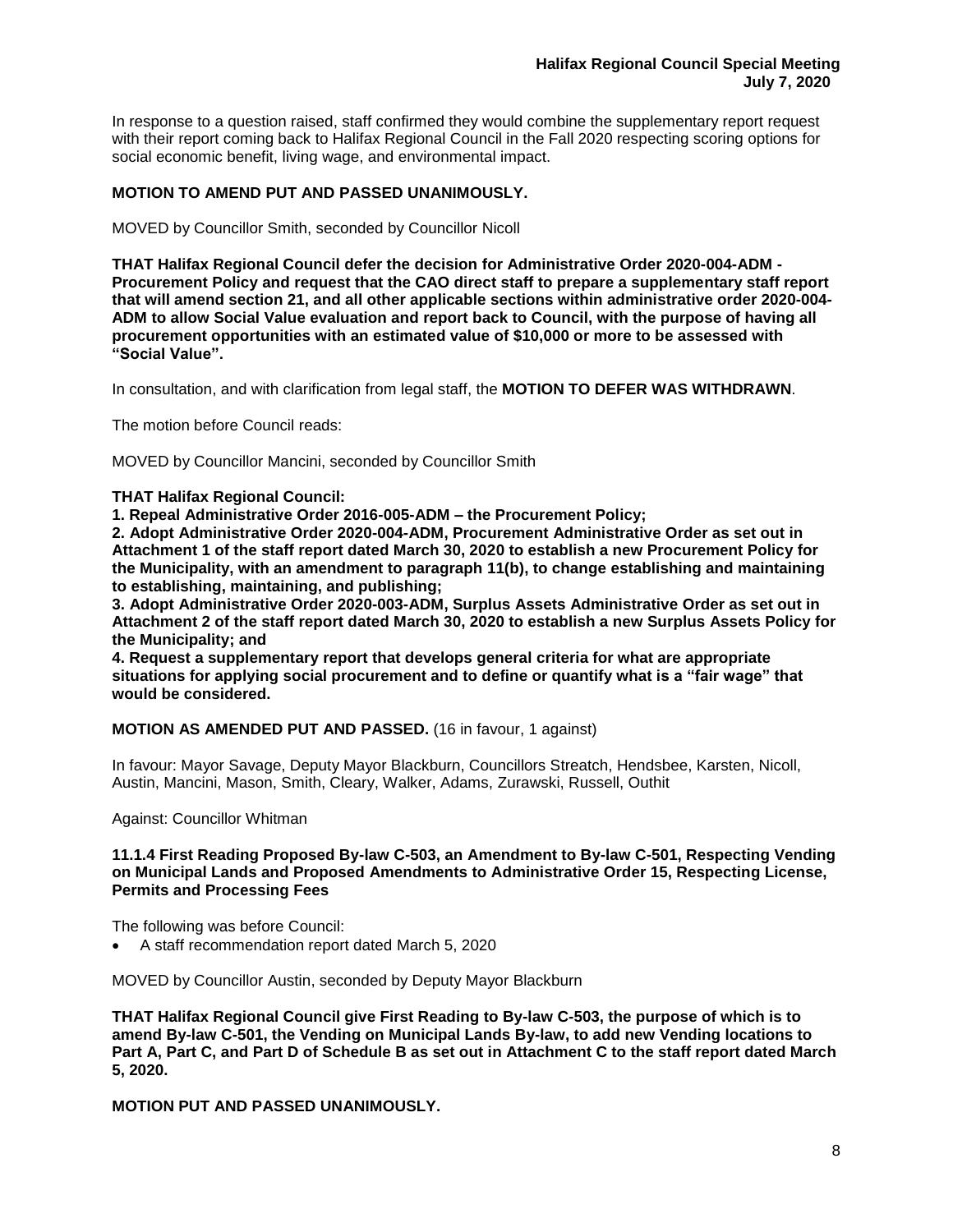# **11.1.5 Authorization to Borrow up to \$130M from Municipal Finance Corporation**

The following was before Council:

• A staff recommendation report dated May 8, 2020

MOVED by Deputy Mayor Blackburn, seconded by Councillor Mason

**THAT Halifax Regional Council approve a Temporary Borrowing Resolution for an amount not to exceed \$130,000,000 from Nova Scotia Municipal Finance Corporation (MFC), for a term not to exceed five years and an interest rate not to exceed 1.3%, to assist with liquidity resulting from COVID-19.**

### **MOTION PUT AND PASSED.** (16 in favour, 1 against)

In favour: Mayor Savage, Deputy Mayor Blackburn, Councillors Streatch, Hendsbee, Karsten, Nicoll, Austin, Mancini, Mason, Smith, Cleary, Walker, Adams, Zurawski, Russell, Outhit

Against: Councillor Whitman

## **11.1.6 Youth Engagement Report 2020**

The following was before Council:

- A staff recommendation report dated June 7, 2020
- A presentation entitled: Youth Engagement Report Update from April 1, 2029 March 31, 2020.

Becca Bishop, Community Developer gave an update on the Youth Engagement Report from April 1, 2019 to March 31, 2020, and the three (3) year Youth Services Plan created for youth by youth, due to be completed in 2020. A report on the pilot project will be coming to Halifax Regional Council in Fall 2020.

MOVED by Councillor Mancini, seconded by Councillor Russell

**THAT Halifax Regional Council suspends the rules of procedure under Schedule 3, the Community Planning and Economic Development Standing Committee Terms of Reference, of Administrative Order One, the Procedures of the Council Administrative Order to accept the annual Youth Engagement update.**

Two-third majority vote required.

## **MOTION PUT AND PASSED UNANIMOUSLY.**

### **11.1.7 HRM Community Grants Program Fiscal Year 2020 - Recommended Awards**

The following was before Council:

• A staff recommendation report dated June 23, 2020

MOVED by Councillor Walker, seconded by Councillor Karsten

### **THAT Halifax Regional Council:**

**1. Suspend the Rules of Procedures under Administrative Order One the Procedures of the Council Administrative Order under Schedule 2 the Audit and Finance Standing Committee Terms of Reference; and**

**2. Approve forty-one (41) awards as detailed in Attachment 2 of the staff report dated June 23, 2020, for a combined total of \$370,804 from Operating Account M311-8004 Community Grants.**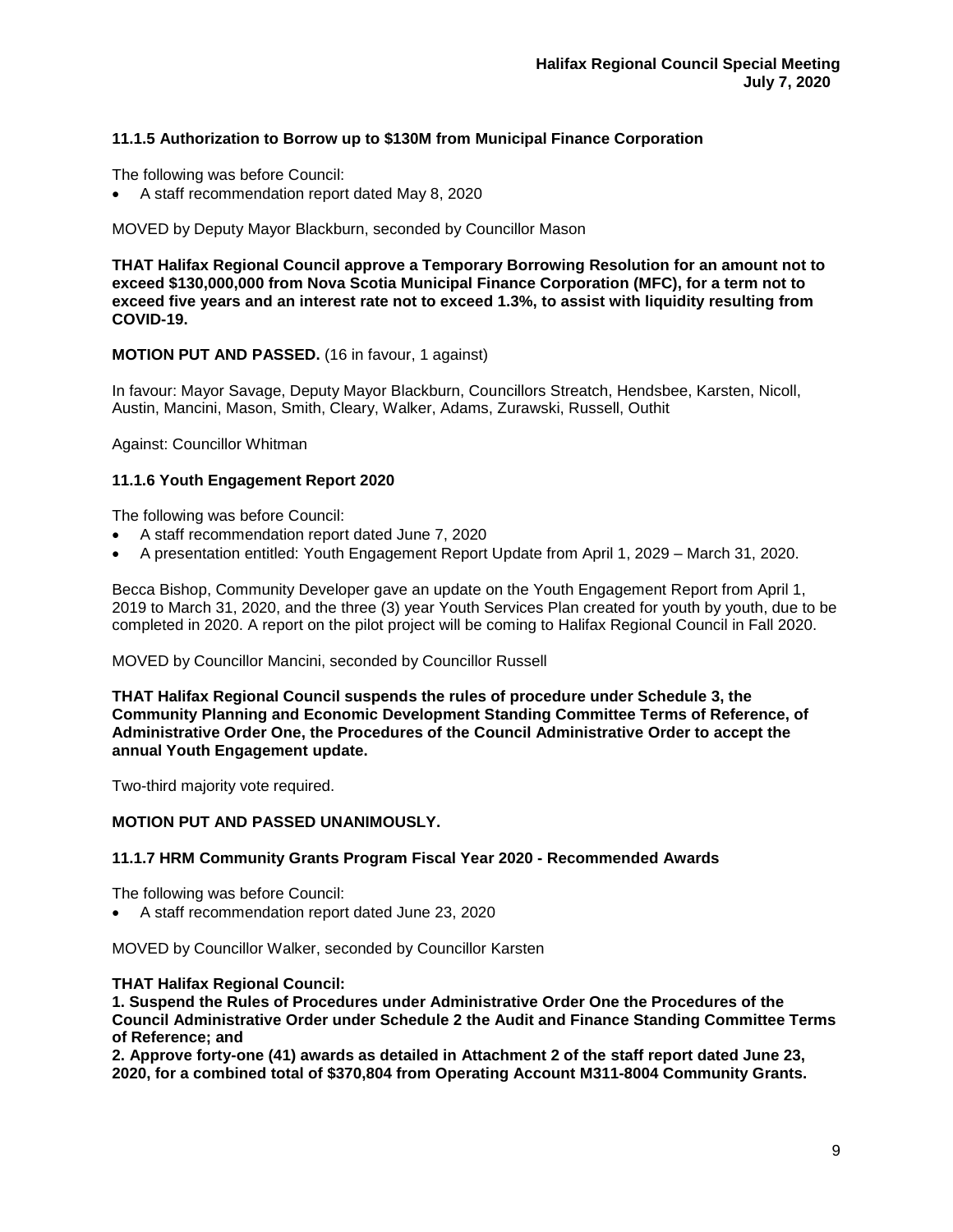MOVED by Councillor Hendsbee, seconded by Councillor Walker

**THAT Halifax Regional Council refer #71 Sheet Harbour Chamber of Commerce application back to staff for reconsideration and supplementary report.** 

# **MOTION TO REFER PUT AND PASSED UNANIMOUSLY.**

MOVED by Councillor Austin, seconded by Councillor Mancini

**THAT Halifax Regional Council refer #65 Dartmouth Dragon Boat application back to staff for reconsideration and supplementary report.** 

### **MOTION TO REFER PUT AND PASSED UNANIMOUSLY.**

## **MAIN MOTION PUT AND PASSED UNANIMOUSLY.**

### **11.1.8 Infrastructure Funding Application - Active Transportation Enhancements – Mineville Road**

The following was before Council:

- A staff recommendation report dated June 10, 2020
- Correspondence from Beth Ardron, Bruce Mitton, Cheryl Smith, Robert Bethune, Darrell Blenus, Dollard and Beverley Boisjoli, Tim, Erica, Oliver and Winston Brooks, Marie‐Claude Chartrain, Nicole Chorney, Elaine Duffy, David, Emily, Lily, and Susan Gallant, Rick Giffin, Judy Hamilton, Ross and Christa Higgins, Donna Horne, Fadi Jreije, Jackie Leadbetter, Grant MacDonald, Keli Marshall, Mark Martell, Sam Mattie, Cheryl and Joe Mattie, Gerry McDonald, Rudy Paschke & Deborah West, Anne Peralta, Margaret Pottier, Al Pottier, Andrew and Bobbie Watson, Rhodri Armour, Nathanial Bowlby, Claudette Colley, Wade Junek and Jana Sawynok, Chrystal Kennedy, Alisha Mattatall, Cristina Sidhu, Taran Sidhu, Jeff Bonang, Erica Doucet, Alisha Doucet, Jeff Hawes, Hillary Hawes, Sue Ann Hawes, Gayle and Mike Hawker, Doug Miles, Carla Morse, Katherine Hughes and Terry van der Rijt, and Bobby Taylor

MOVED by Councillor Hendsbee, seconded by Councillor Zurawski

**THAT Halifax Regional Council direct the Chief Administrative Officer to submit an application for infrastructure funding to the Province of Nova Scotia for a minimum two-thirds funding contribution toward two active transportation projects: 1) trail facilities in East Preston along Trunk Highway No. 7; and, 2) the paving of gravel shoulders on Mineville Road between Trunk Highway No. 7 and Candy Mountain Road, as outlined in the Discussion section of the staff report dated June 10, 2020.**

## **MOTION PUT AND PASSED UNANIMOUSLY.**

Not present: Councillor Streatch

### **11.1.9 Encroachment of an Overhead Deck at 1505 Barrington St., Halifax**

The following was before Council:

• A staff recommendation report dated June 23, 2020

MOVED by Councillor Mason, seconded by Councillor Karsten

**THAT Halifax Regional Council deny the application for an encroachment for a portion of an overhead deck that is proposed to be constructed over the Salter Street right-of-way at 1505 Barrington Street, Halifax. The location of the proposed overhead deck encroachment is shown on Map 1, Attachment A, and Attachment B of the staff report dated June 23, 2020.**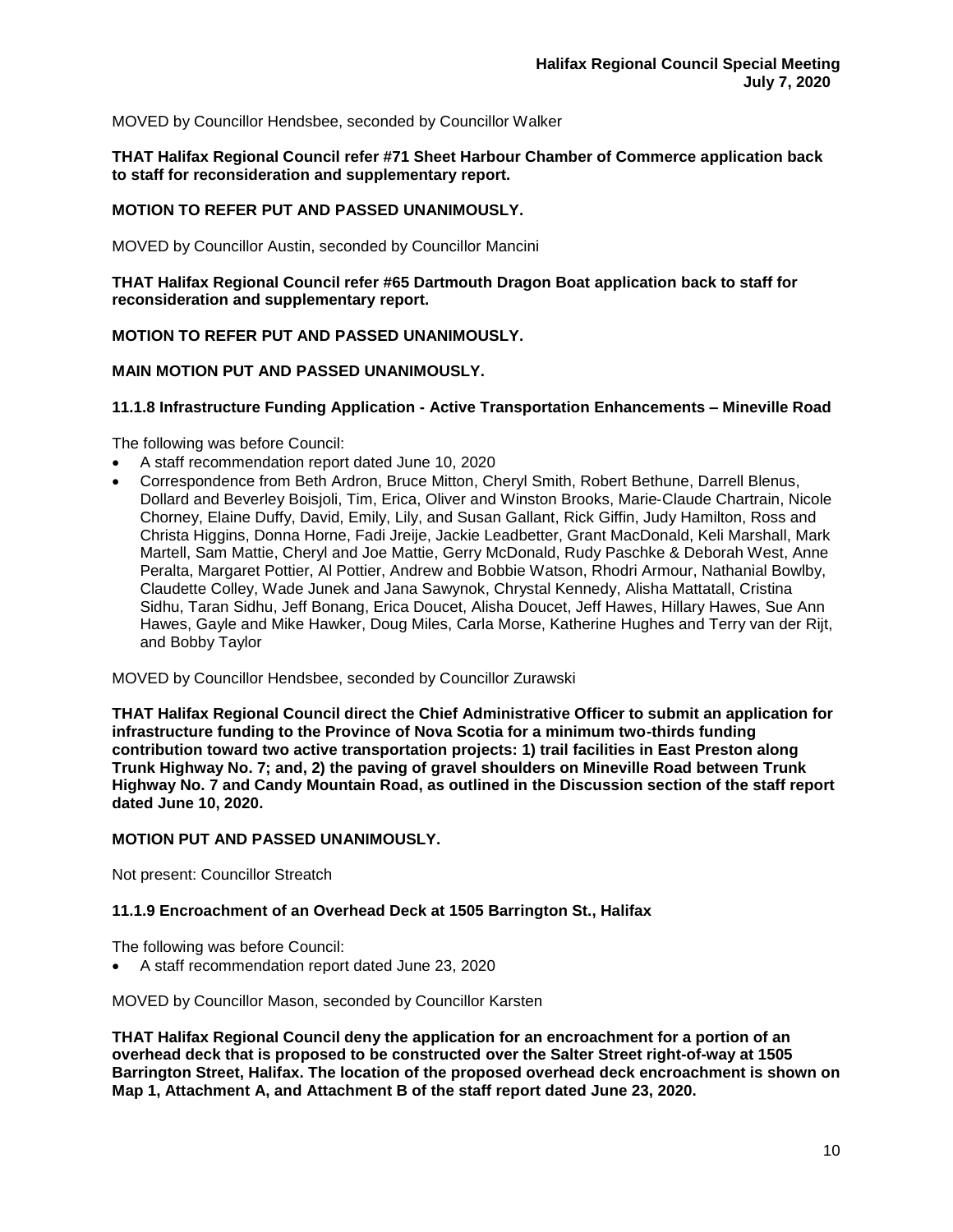Councillor Mason spoke against the motion, explaining that that although the by-law does not permit staff to recommend approving the encroachment, the overhead deck would have minimal impact and increase activity for the area.

# **MOTION PUT AND DEFEATED UNANIMOUSLY.**

Not present: Councillor Streatch

MOVED by Councillor Mason, seconded by Councillor Karsten

**THAT Halifax Regional Council approve the encroachment application as per the terms and conditions as set out in the alternative section of the staff report dated June 23, 2020.** 

## **MOTION PUT AND PASSED UNANIMOUSLY.**

Not present: Councillor Streatch

### **11.1.10 Encroachment of a Rooftop Deck at 1732 Argyle St., Halifax**

The following was before Council:

• A staff recommendation report dated June 23, 2020

MOVED by Councillor Mason, seconded by Councillor

**THAT Halifax Regional Council deny the application for an encroachment of a deck that is proposed to be constructed from the roof of the three-storey building over the HRM street right-ofway at 1732 Argyle Street, Halifax. The location of the proposed rooftop deck encroachment is shown in Map 1, Attachment A, and Attachment B of the staff report dated June 23, 2020.**

Members of Council spoke in support of denying the application, suggested the encroachment of the deck would have significant impact on the street and create a shadow over the sidewalk.

**MOTION PUT AND PASSED.** (13 in favour, 4 against)

In favour: Deputy Mayor Blackburn, Councillors Streatch, Karsten, Nicoll, Austin, Mancini, Mason, Smith, Cleary, Walker, Adams, Zurawski, Russell

Against: Mayor Savage, Councillors Hendsbee, Whitman, Outhit

### **11.1.11 Case 21162 - Secondary Suites and Backyard Suites - Supplementary Report**

The following was before Council:

- A supplementary staff recommendation report dated June 2, 2020
- An extract from Regional Council minutes of January 28, 2020
- Correspondence from Ted Vaughan and Ed MacLean on behalf of 154 residents of Westmount **Subdivision**

MOVED by Councillor Russell, seconded by Councillor Karsten

**THAT Halifax Regional Council give First Reading to consider the proposed amendments to the Regional Municipal Planning Strategy and all land use by-laws, with the exception of the Regional Centre Land Use By-law (Package A), as set out in Attachments A and B of the supplementary staff report dated June 2, 2020, to allow secondary suites and backyard suites accessory to single-unit, two-unit or townhouse dwellings, and schedule a public hearing.**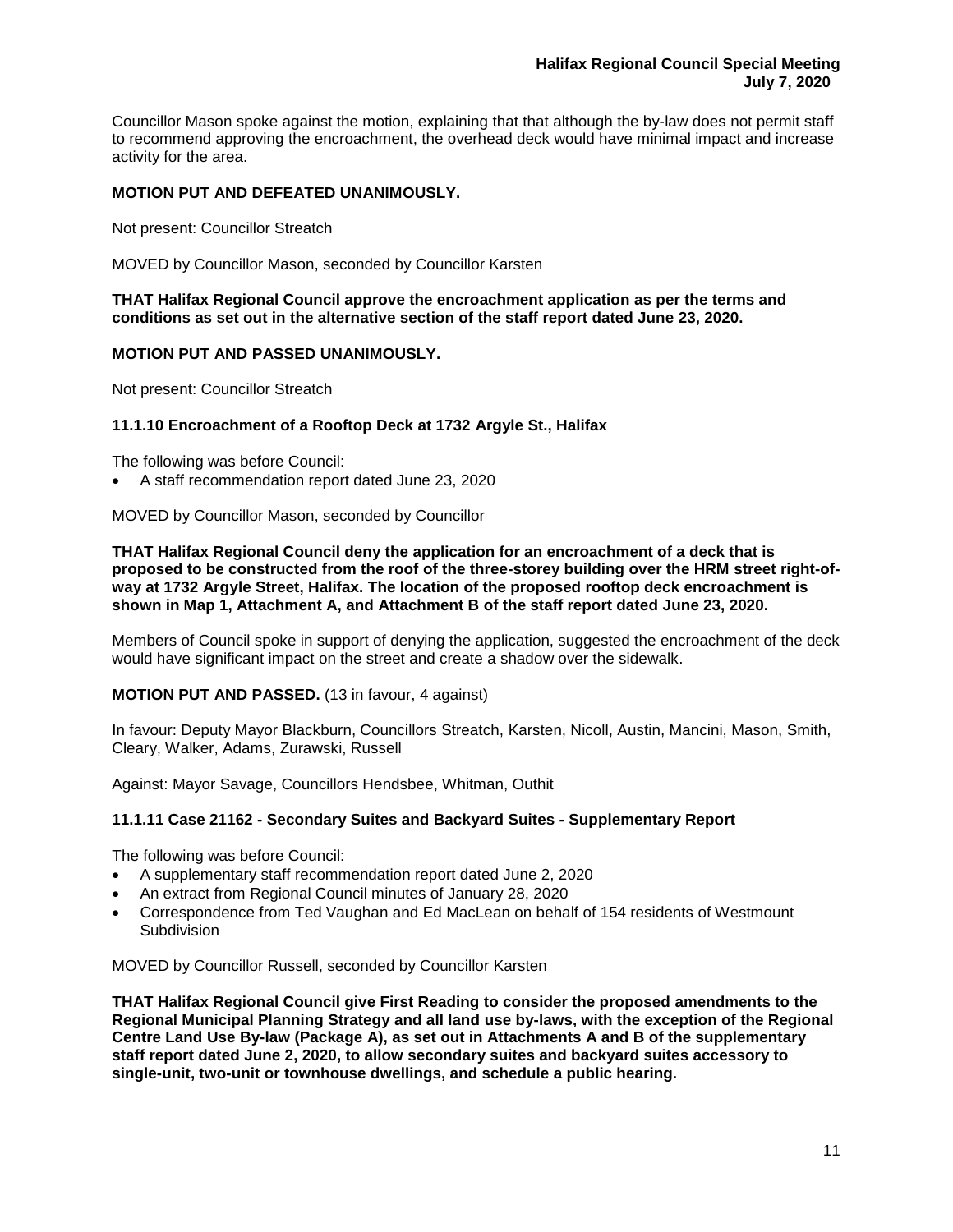Members of Council expressed concern with holding such a high-profile public hearing virtually. Staff explained that if first reading was given, the logistics and public hearing date could be discussed at Council's agenda review.

John Traves, Municipal Solicitor confirmed that pursuant to the current Provincial direction, municipalities are restricted from holding any in-person meetings until further notice.

Jillian MacLellan, Planner III, confirmed that there are proposed planning policies which would prevent a property with a secondary suite from subdividing and seeking to add additional subdivisions.

## **MOTION PUT AND PASSED UNANIMOUSLY.**

Not present: Councillor Mason

#### **12. MOTIONS**

**12.1 Councillor Zurawski - Day of Peace – 2020 and support for the abolishment of nuclear weapons**

The following was before Council:

- A request for Council's consideration form submitted by Councillor Zurawski
- Correspondence from Nancy Covington and Kathrin Winkler

MOVED by Councillor Zurawski, seconded by Deputy Mayor Blackburn

#### **THAT Halifax Regional Council:**

**1. Declare August 6, 2020 a Day of Peace, and support the International Campaign to Abolish Nuclear Weapons Appeal for the banning of all nuclear weapons;**

**2. Direct that the City Hall Carillion be rung 75 times as "Bells for Peace" at noon on August 6, to commemorate the tragic 75th anniversary of the atomic bombing of the Japanese cities of Nagasaki and Hiroshima by the United States of America;**

**3. Allow the creation of removable chalk outlines on the Grand Parade to commemorate the tens of thousands who were killed in the first and only deployment of nuclear weapons in war, and that Grand Parade be a place of gathering in responsible social distanced silence; and 4. Request the Mayor on behalf of Council write a letter to the Federal Government in support of the abolishment of nuclear weapons.**

The motion was separated for voting purposes as per Section 90 of Administrative Order One.

MOVED by Councillor Zurawski, seconded by Deputy Mayor Blackburn

#### **THAT Halifax Regional Council:**

**1. Declare August 6, 2020 a Day of Peace, and support the International Campaign to Abolish Nuclear Weapons Appeal for the banning of all nuclear weapons;**

**MOTION PUT AND PASSED.** (13 in favour, 1 against)

In favour: Mayor Savage, Deputy Mayor Blackburn, Councillors Streatch, Hendsbee, Nicoll, Austin, Mancini, Walker, Adams, Zurawski, Whitman, Russell, Outhit

Against: Councillor Karsten

Not present: Councillors Mason, Smith, Cleary

MOVED by Councillor Zurawski, seconded by Deputy Mayor Blackburn

### **THAT Halifax Regional Council:**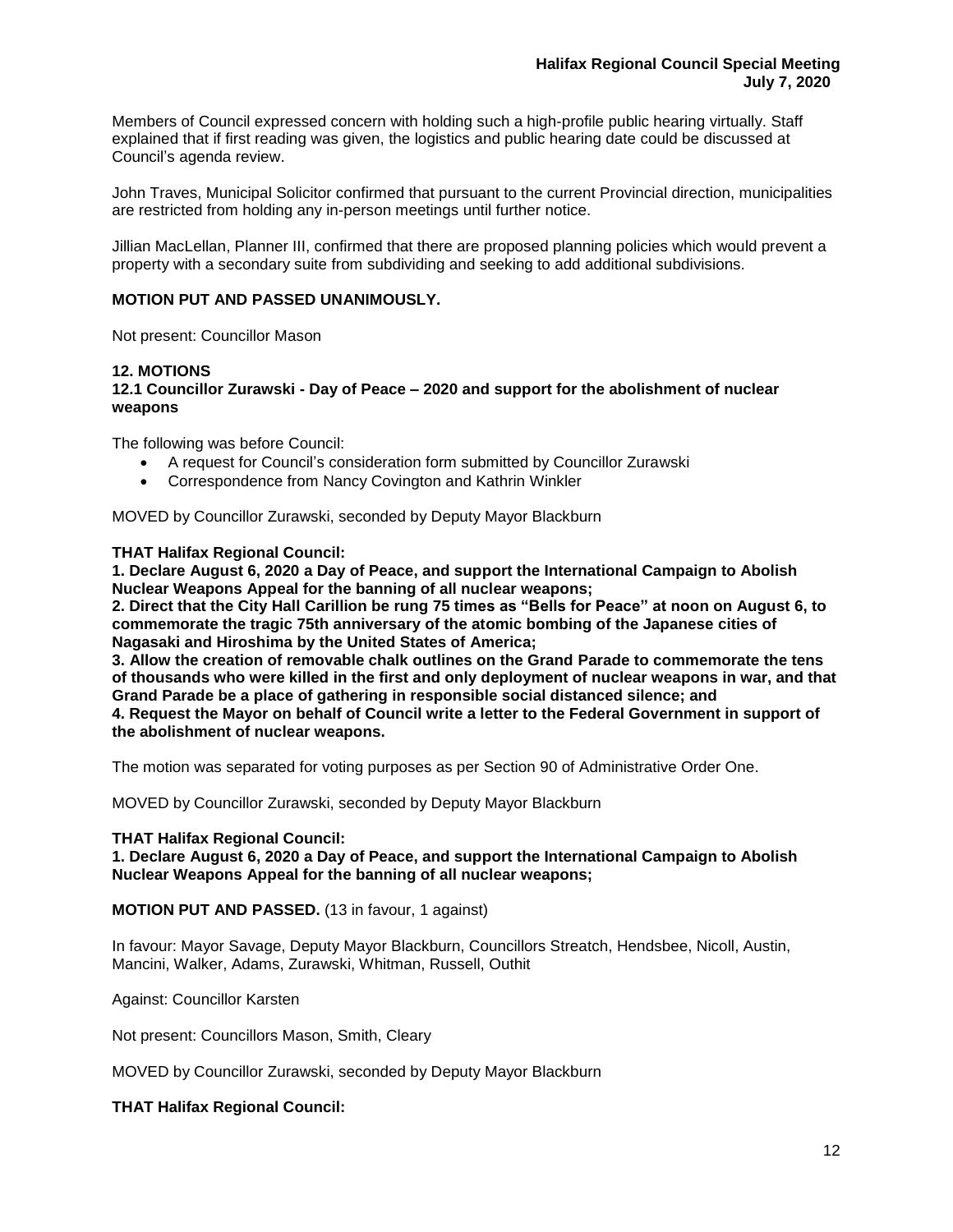**2. Direct that the City Hall Carillion be rung 75 times as "Bells for Peace" at noon on August 6, to commemorate the tragic 75th anniversary of the atomic bombing of the Japanese cities of Nagasaki and Hiroshima by the United States of America;**

## **MOTION PUT AND PASSED UNANIMOUSLY.**

Not present: Councillors Mason, Smith, Cleary

MOVED by Councillor Zurawski, seconded by Deputy Mayor Blackburn

#### **THAT Halifax Regional Council:**

**3. Allow the creation of removable chalk outlines on the Grand Parade to commemorate the tens of thousands who were killed in the first and only deployment of nuclear weapons in war, and that Grand Parade be a place of gathering in responsible social distanced silence;**

#### **MOTION PUT AND PASSED.** (13 in favour, 1 against)

In favour: Mayor Savage, Deputy Mayor Blackburn, Councillors Streatch, Hendsbee, Karsten, Nicoll, Austin, Mancini, Walker, Zurawski, Whitman, Russell, Outhit

Against: Councillor Adams

Not present: Councillors Mason, Smith, Cleary

MOVED by Councillor Zurawski, seconded by Deputy Mayor Blackburn

#### **THAT Halifax Regional Council:**

**4. Request the Mayor on behalf of Council write a letter to the Federal Government in support of the abolishment of nuclear weapons.**

## **MOTION PUT AND PASSED.** (9 in favour, 5 against)

In favour: Mayor Savage, Deputy Mayor Blackburn, Councillors Streatch, Hendsbee, Nicoll, Austin, Zurawski, Russell, Outhit

Against: Councillor Karsten, Mancini, Walker, Adams, Whitman

Not present: Councillors Mason, Smith, Cleary

Deputy Mayor Blackburn assumed the Chair from Mayor Savage.

### **12.2 Councillor Zurawski - HRM Participation in COP26 conference in Glasgow, Scotland in 2021**

The following was before Council:

• A request for Council's consideration form submitted by Councillor Zurawski

MOVED by Councillor Zurawski, seconded by Councillor Mancini

**THAT Halifax Regional Council request a staff report examining the process to register the Halifax Regional Municipality as a participant for the IPCC (Intergovernmental Panel on Climate Change) COP 26 (Conference of Parties) which was to be held in Glasgow, Scotland in November 2020, but has been postponed, because of the COVID Crisis until November 2021. The staff report shall include a recommendation of what is the most appropriate level of participation at COP26, the number of delegates (staff and Council) to be sent, the associated costs, and participation with other levels of government and NGOs attending.**